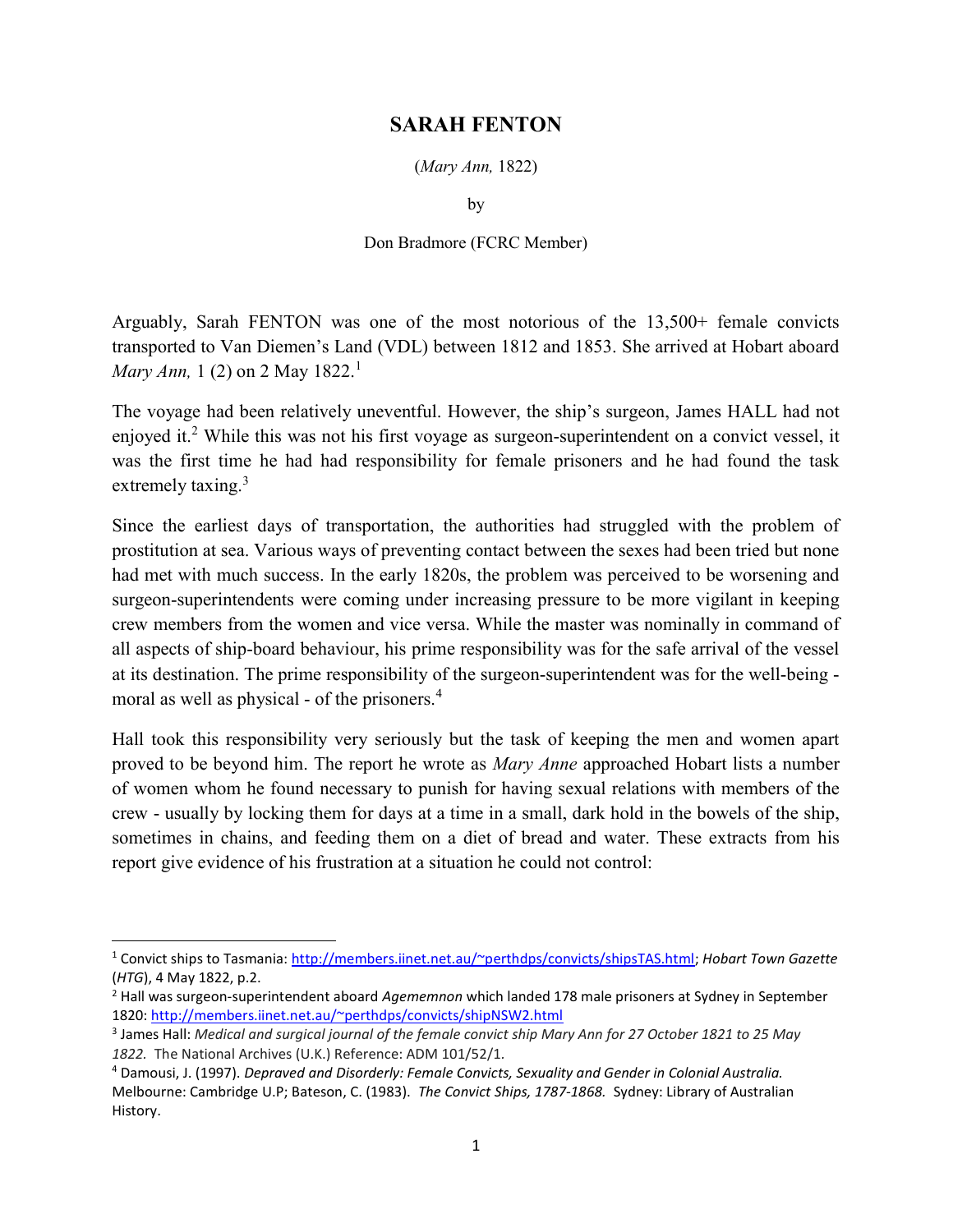... Sarah APPLETON, very sly, of a silent demure habit; has committed prostitution on board and has been punished ... Sarah FLETCHER, a dangerous woman to man; under a fair face and simplicity of manners lie a lustful heart, a lying tongue and great hypocrisy in religion, a prostitute ... Ellen ELLERBECK, reprobate, hypocrite, has committed prostitution on board and has been punished ... Hannah WHITELY has been found to be a vile dissembler and prostitute ... Hannah READING, a dirty reprobate and vile prostitute; very abandoned depraved girl ... Elizabeth BOUCHER, dirty, prostitute and thief ... Mary DAVIS, a dirty reprobate, vile prostitute, a very depraved, abandoned girl ... Sarah HELLIWELL, a very sly abandoned prostitute ... Ann WILLIAMS, has been impregnated by one of the sailors … and is now threatened with a miscarriage which she may have excited; a bad woman, has borne children; swearer; disorderly, a prostitute ... <sup>5</sup>

Hall also made scathing remarks about a number of other *Mary Anne* women, referring variously to Mary LOYD, Jane BUCKINGHAM, Martha BURGESS, Catherine FLANAGAN, Mary Ann GRIFFIN, Isabella HAMILL, Mary HART, Catherine HILTON, Eleanor PHILLIPS, Catherine TAYLOR, Louise VAUGHAN, Elizabeth WORRAL and two women by the name of Mary ROBINSON as 'vile', 'dirty', 'depraved', 'abandoned', 'refractory', 'loose', 'idle', 'insolent' and/or 'disorderly'.<sup>6</sup>

However, it was for Sarah FENTON that Hall saved some of his worst comments. Of her, he wrote:

... as desperate and depraved a character as has ever been transported; capable of doing murder; reprobate; never easy but in mischief; fond of exciting uproar and mutiny; a feigner of illness; a hypocrite, the Devil incarnate; has been repeatedly punished with temporary benefit; kind treatment has no effect.<sup>7</sup>

Fenton's gaol report while awaiting transportation describes her as a 'bad character', suggesting that she was already well-known to the authorities.

According to Philip Tardif in his authoritative Notorious Strumpets and Dangerous Girls (1990), Fenton and one other of the *Mary Anne* women – Rachel CHAMBERLAIN - were shipped off to the harsh penal settlement on Sarah Island in Macquarie Harbour on the western side of the island

<sup>&</sup>lt;sup>5</sup> James Hall: Medical and surgical journal of the female convict ship Mary Ann for 27 October 1821 to 25 May 1822. The National Archives (U.K.) Reference: ADM 101/52/1.

<sup>6</sup> James Hall: Medical and surgical journal of the female convict ship Mary Ann for 27 October 1821 to 25 May 1822. The National Archives (U.K.) Reference: ADM 101/52/1.

<sup>&</sup>lt;sup>7</sup> James Hall: Medical and surgical journal of the female convict ship Mary Ann for 27 October 1821 to 25 May 1822. The National Archives (U.K.) Reference: ADM 101/52/1.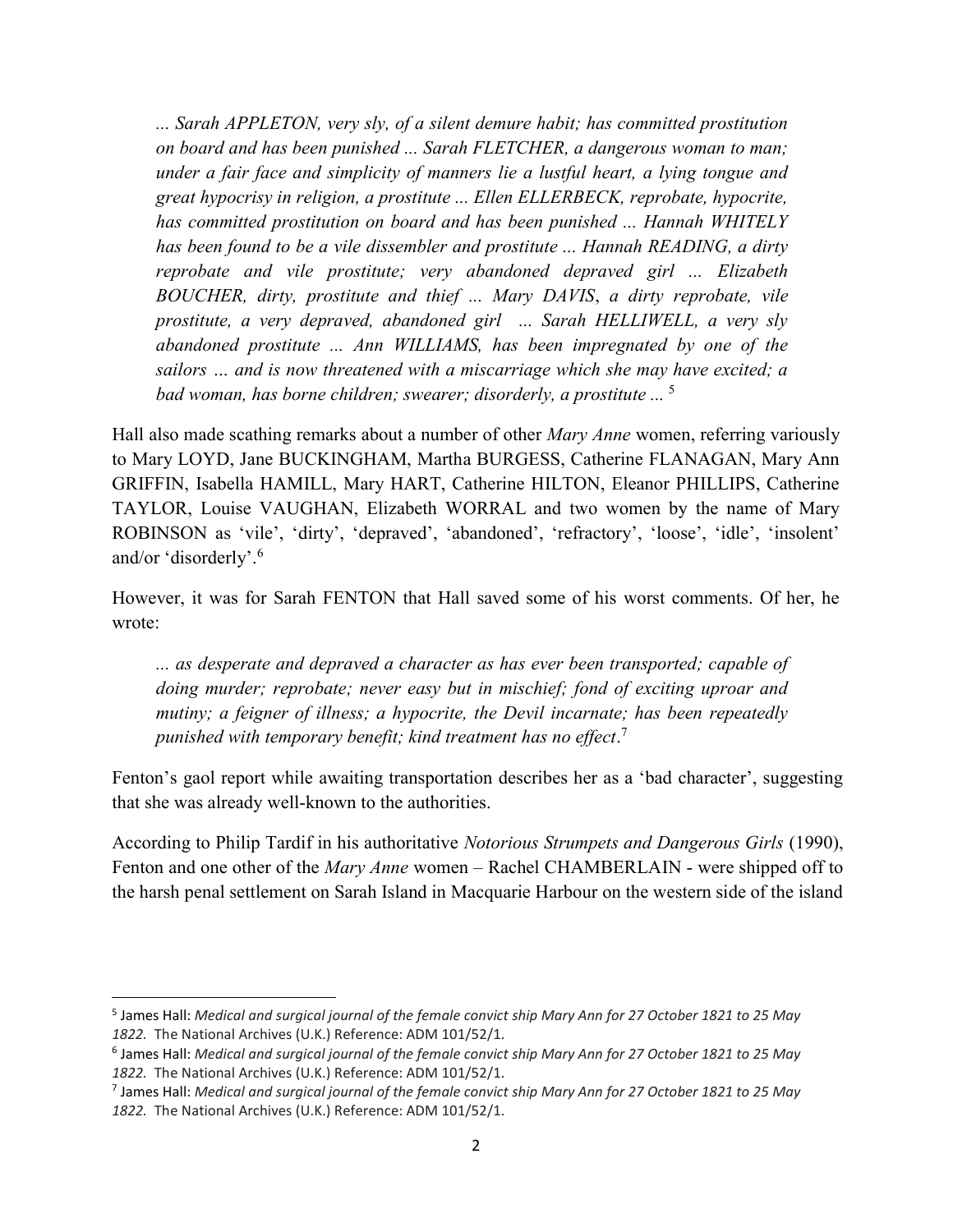on 4 May 1822, just two days after their arrival.<sup>8</sup> The decision of the VDL authorities to remove them from Hobart immediately must have been influenced by Hall's report.

On Saturday, 11 May 1822, this announcement appeared in the Hobart Town Gazette:

Sailed on Sunday last for Macquarie Harbour, H.M.C.B. 'Duke of York', Mr CHASE, Commander; having 35 male and 2 female convicts on board, under sentence of transportation to that Settlement  $\cdot$ ..<sup>9</sup>

Given the date of the arrival at Hobart of Mary Anne (2 May) and the date of departure for Macquarie Harbour of Duke of York (4 May), as well as what is already known about the relatively few women who spent time at Sarah Island, could the '2 female convicts on board' have been anyone else but Fenton and Chamberlain?

But were these two women ever actually at Macquarie Harbour? Recent research has failed to find any documentary evidence that either of them ever being there.<sup>10</sup>

Moreover, did these women deserve to be treated in this way? Were they really as bad as Hall's report suggests? You be the judge!

\*\*\*\*\*

Nothing is known about Fenton's early life. On 17 April 1820, she was convicted of petty larceny at Leeds Quarter Sessions, Yorkshire, England, and sentenced to transportation for seven years.<sup>11</sup> When she arrived at Hobart she was 28 years old. She could neither read nor write. What had her upbringing been like? Was she married? Had she left children behind? Had she been 'on the town'? There are no answers to these questions.

Very clearly, Fenton had caused havoc aboard Mary Anne and had made the voyage to VDL a miserable one for Surgeon Hall. About her, he noted in his report:

... [there are] continual uproars in the hospital from the turbulent conduct of this patient; yesterday she took her bed and left the hospital into which she was carried back by force; it is impossible to have any conversation with her as she uses violent language and refuses to take her medicine  $\ldots$ <sup>12</sup>

<sup>&</sup>lt;sup>8</sup> Tardiff, Philip. (1990). *Notorious Strumpets and Dangerous Girls: Convict Women in Van Diemen's Land. North* Ryde: Angus and Robertson; Hobart Town Gazette and Van Diemen's Land Advertiser (HTG), 11 May 1822, p.2. <sup>9</sup> HTG, 11 May 1822, p.2.

<sup>&</sup>lt;sup>10</sup> Irene Schaffer. 'The Forgotten Women Convicts at Macquarie Harbour, 1821-1826' at http://www.tasfamily.net.au/~schafferi/index.php?file=kop28.php

<sup>11</sup> TAHO CON40-1-3, Image 154.

 $12$  James Hall: Medical and surgical journal of the female convict ship Mary Ann for 27 October 1821 to 25 May 1822. The National Archives (U.K.) Reference: ADM 101/52/1.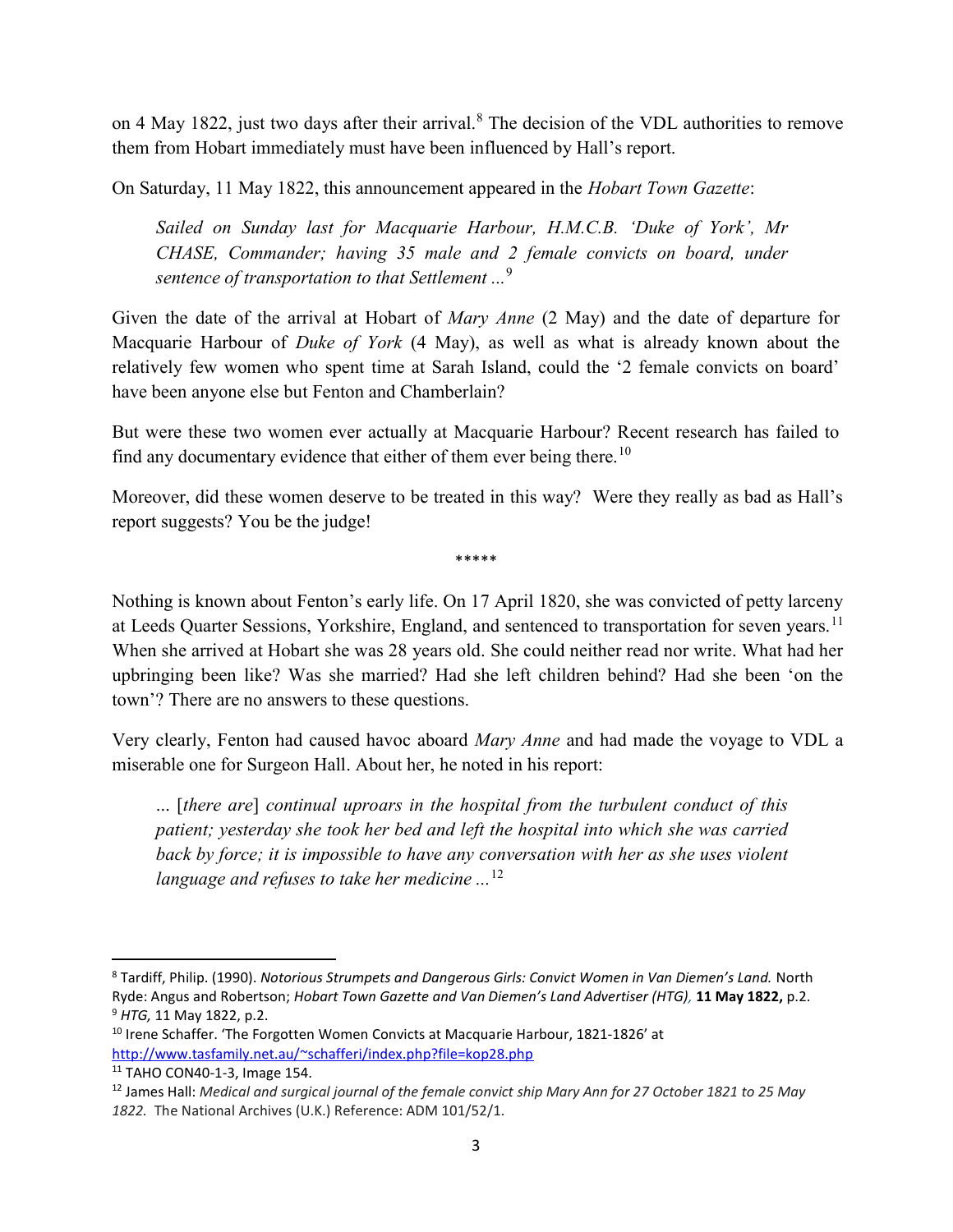It is not difficult to believe that Hall's report was responsible for her immediate removal to Sarah Island – if indeed she was ever there!

And, if she was there at all, it must have been only for a very short time because, on 29 January 1823, eight months after her first arrival at Hobart, Fenton married 31 year-old Anthony ARMSTRONG at St David's, Hobart. He had been in VDL since 1818 after being sentenced to seven years transportation for receiving stolen goods.<sup>13</sup>

The muster of 1823 shows Fenton and Armstrong together at Bagdad, about 25 miles (40 kms) north of Hobart.<sup>14</sup> There, on 16 May 1829, Fenton (now using the name 'Ann' ARMSTRONG) gave birth to a son, Robert ARMSTRONG and, on 13 August 1831, to a daughter, Mary Ann ARMSTRONG.<sup>15</sup> During the years of her marriage, she appears to have lived quietly at Bagdad, avoiding all trouble with the law.

However, on 16 February 1834, Anthony Armstrong passed away and, thereafter, Fenton's problems with the authorities re-commenced.<sup>16</sup> The fundamental cause of her new troubles might well have been economic necessity.

On 18 May 1834, just three months after her husband's death, she admitted her son Robert, then six, to the Queen's Orphan School at Hobart. He remained there for the next eleven years. Two years later, she admitted her daughter, Mary Ann.<sup>17</sup> Was it financially impossible for Sarah to keep the children with her?

On 20 April 1837 – now fifteen years after her arrival at Hobart and 'free by servitude' - Fenton was found guilty in the Supreme Court at Hobart of stealing four £1 notes. She was sentenced to be 'transported for life' to Launceston, and to spend two years in the Female Factory there. The sentence was carried out immediately. A little over a year later, while still in prison at Launceston, she stole money again. This time, her existing sentence was extended by twelve months. Eventually released around 1840, she was assigned to a family named HILL but, on 6 January 1841, she was charged with misconduct. She was sentenced to three months hard labour to be served – interestingly – at the Cascades Female Factory back at Hobart.<sup>18</sup>

Afterwards, Fenton was sent to the Brickfield Barracks – a 'hiring depot' at Hobart - to await reassignment. While there, she offended again. In fact, she was found guilty of committing two separate offences on the same day  $-7$  December 1842. For the first offence - insolence to a supervisor - she was sentenced to six months hard labour at the Cascades; for the second –

<sup>&</sup>lt;sup>13</sup> Armstrong TAHO CON31/1/1, Image 12; marriage: RGD36/1/1, no.606, Hobart;

<sup>14</sup> 1823 muster in 'New South Wales and Tasmania, Australia, Convict Musters, 1806-1849' via 'Ancestry, accessed 10 March 2017.

<sup>&</sup>lt;sup>15</sup> Children: Robert Armstrong, 3286/1829/32 and Mary Ann, 4186/1831/32, both Clarence.

<sup>16</sup> Anthony Armstrong: death, 3761/1834/

<sup>&</sup>lt;sup>17</sup> Admission of children to Queen's Orphan School: See http://www.orphanschool.org.au; Reference: SWD, CSO5/86/1885. See

<sup>18</sup> TAHO CON40-1-3, Image 154.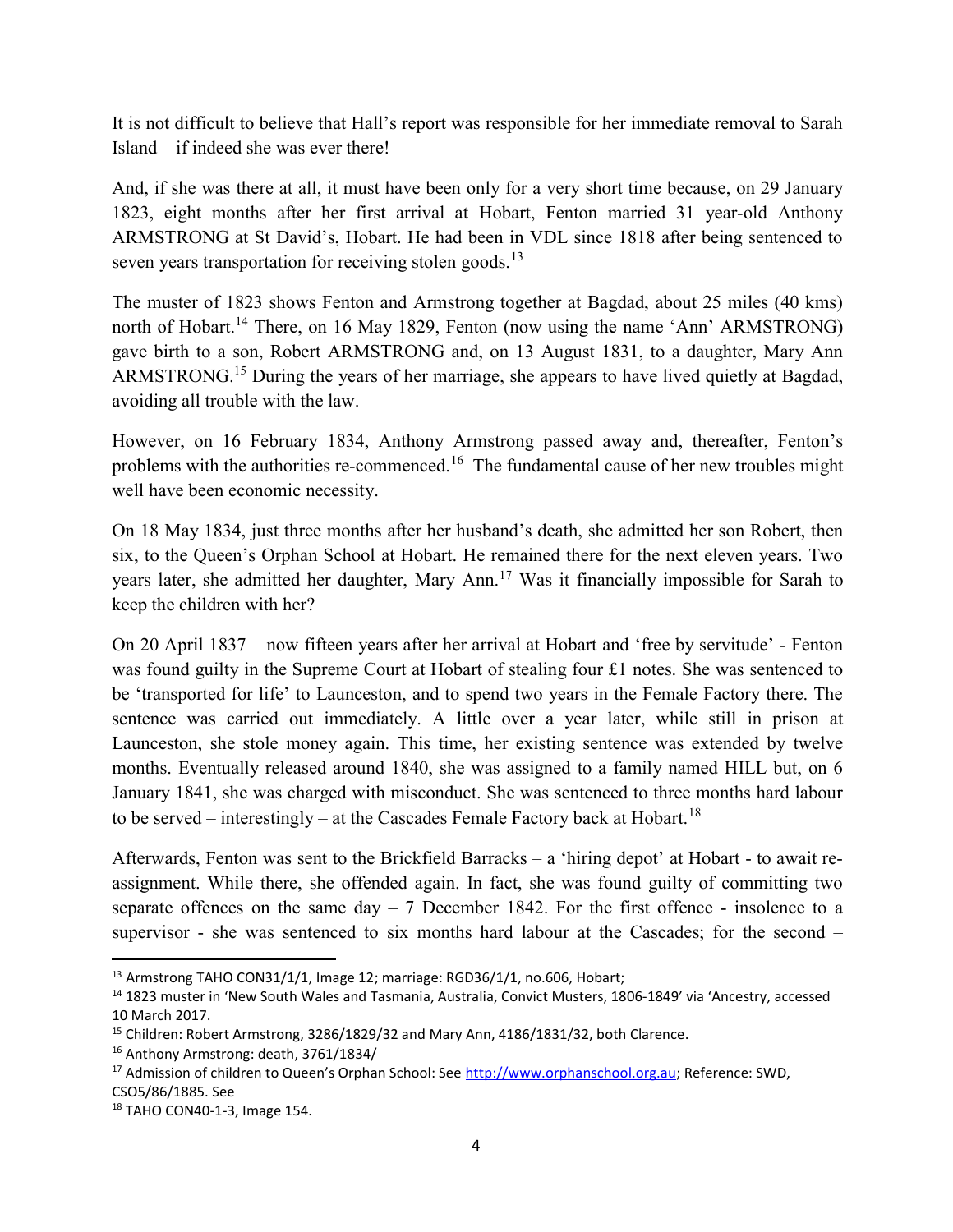disorderly conduct – she was ordered to be kept in solitary confinement at the Cascades for six days. Released after this term of imprisonment, and assigned to PEARSON, she was charged again on 12 June 1844, this time for being drunk. She was sentenced to three months hard labour, again at the Cascades.<sup>19</sup>

Gladly for her, and perhaps for the authorities also, that was to be Fenton's last gaol term. On 21 December 1844, she was granted her ticket of leave.<sup>20</sup> She was only ever charged once again - on 6 July 1847 – again for drunkenness. She was fined five shillings.<sup>21</sup> On 4 April 1848, she was granted a conditional pardon.<sup>22</sup> Nothing more was heard of her again.

It is thought that Sarah (Fenton) Armstrong died at 72 on 5 November 1866 but there is considerable doubt about that. An entry in 'Digger', the Tasmanian Pioneers Index, shows the death of a 'Sarah Armstrong' at Hobart on that date but notes that this woman was also known as 'Sarah Reed'.<sup>23</sup> Did Sarah marry again? Did she change her name to 'Reed' to hide her convict past? Could 'Reed' have been her maiden name, perhaps? There are no answers to these questions yet..

\*\*\*\*\*

So, was Sarah Fenton really as bad as their reputations suggest? Does she deserve to be ranked amongst the more notorious of the female convicts transported to VDL? She was not a murderer or a violent thug and when given the opportunity she seemed to try hard to be a good wife and mother.

Nevertheless, she does not come across as a particularly likeable character. She was a thief. She was ill-tempered, rebellious and lacking in self-discipline. That said, it must be acknowledged that she lived in incredibly difficult times, especially for women and even more so for women who were uneducated and poor. It is likely that without a man to provide for her and her children, she had little option but to resort to theft to stay alive.

It must also be acknowledged that it was ill-fortune that saw her put aboard Mary Anne with James Hall as its surgeon-superintendent. Subsequent events were to prove that Hall was a very strange man whose own behaviour might have incited much of their misconduct. By all accounts he was a competent and conscientious doctor but he was tactless in his supervision of females. BATESON (1974) referred to him as a 'zealous, meddlesome and litigious individual', declaring that he was 'temperamentally unfitted for the post of surgeon-superintendent'.<sup>24</sup>

<sup>19</sup> TAHO CON40-1-3, Image 154.

<sup>&</sup>lt;sup>20</sup> HTG, 24 December 1844.

<sup>21</sup> TAHO CON40-1-3, Image 154.

<sup>&</sup>lt;sup>22</sup> HTG, 27 April 1848.

<sup>23</sup> Possible death: 6482/1866/35, Hobart.

<sup>&</sup>lt;sup>24</sup> Bateson, C. (1974, 2<sup>nd</sup> ed.) The Convict Ships, 1776-1869. London: A.H. & A.W. Reed, pp.225-6.